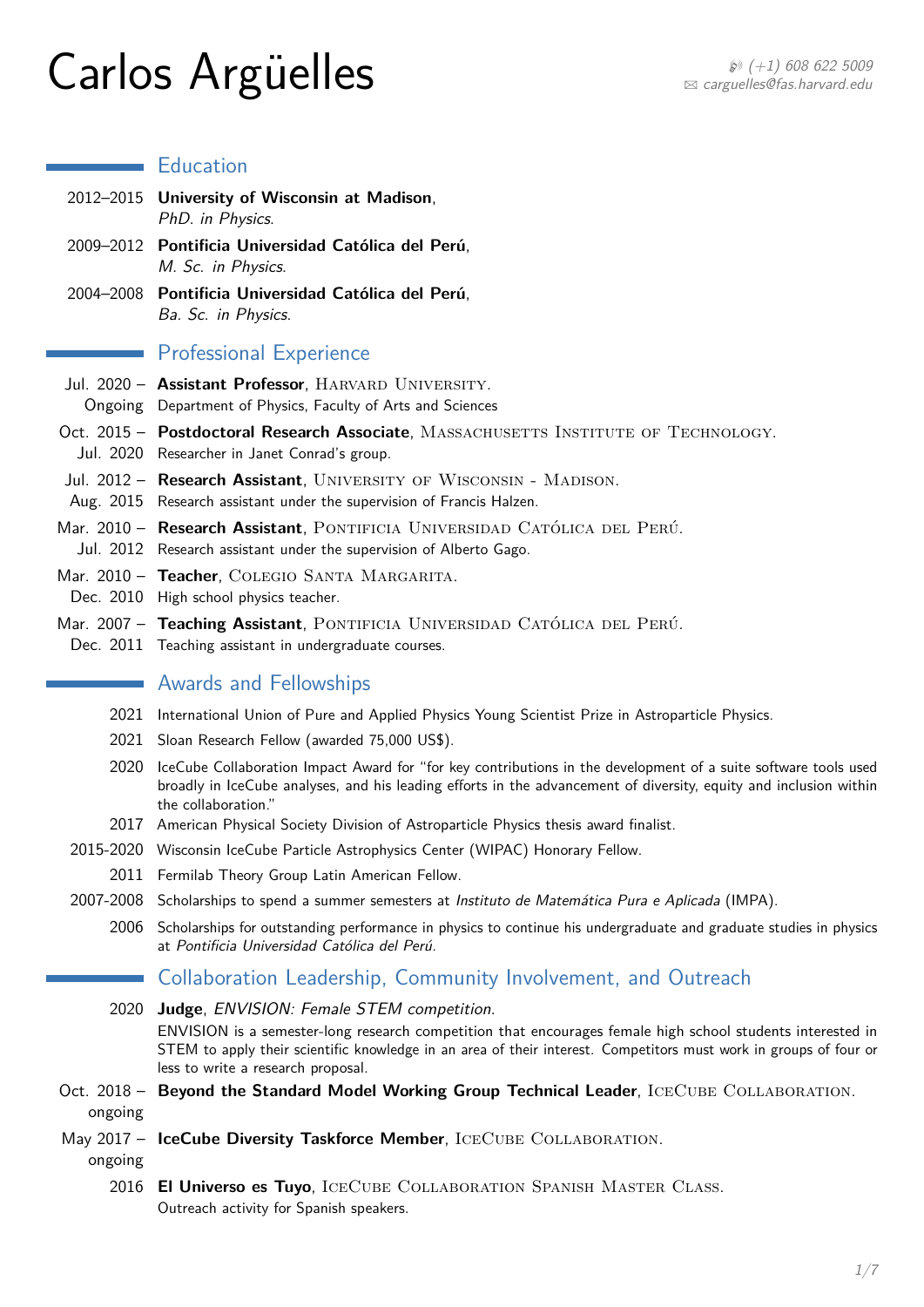#### **Journal Referee**.

Referee for Journal of Cosmology and Astroparticle Physics, Journal of High Energy Physics, European Physical Journal C, International Journal of Modern Physics A, Modern Physics LETTERS A, PHYSICS LETTERS B, and PHYSICAL REVIEW LETTERS

#### **Grant Review**.

Referee for NATIONAL SCIENCE FOUNDATION and FWF AUSTRIAN SCIENCE FUND

#### **Workshop and conference organizations**.

co-organizer of IceDUNE Workshop, 2021

# Teaching Experience

## International Schools and Workshops

#### Aug. 2019 **ICTP-SFAIR School on High-Energy Astrophysics**, São Paulo, Brazil.

Invited lecturer on high-energy neutrino physics. Developed course syllabus and practical exercises.

#### Undergraduate Level Teaching

- Jan. 2021 **Harvard University**, Cambridge, MA, USA.
- May. 2021 Main lecturer of Electricity and Magnetism (15b).

#### Mar. 2007 – **Pontificia Universidad Católica del Perú**, Lima, Peru.

- Dec. 2011 Teaching assistant in the General Science Studies, General Humanity Studies, and Science and Engineering departments. In these departments I was a teaching assistant of the following classes:
	- { In General Science Studies: Calculus 2, Calculus 4, General Physics 2, and Introduction to University Physics;
	- $\circ$  In Science and Engineering: Probability, Probability and statistics, Computational techniques in physics, and Elementary particles;
	- $\circ$  In General Humanity Studies: Cosmology and Introduction to experimental sciences.

#### High School Level Teaching

- Mar. 2010 **Colegio Santa Margarita**, Lima, Peru.
- Dec. 2010 Was responsible of general physics for two senior high school classes of thirty students each. Designed syllabus of lectures, evaluations, and laboratory classes.

# **Invited Seminars and Talks**

| Colloquia               | 2021 HARVARD-SMITHSONIAN CENTER FOR ASTROPHYSICS, Cambridge, Massachusetts, USA.                                                                                                                                                                                                                                                                                                               |
|-------------------------|------------------------------------------------------------------------------------------------------------------------------------------------------------------------------------------------------------------------------------------------------------------------------------------------------------------------------------------------------------------------------------------------|
| 2021<br>Seminars        | OHIO STATE UNIVERSITY, Columbus, Ohio, USA; VIRGINIA TECH, Blacksburg, Virginia, USA;<br>KING'S COLLEGE LONDON, London, UK; KAVLI IPMU, Kashiwa, Japan.                                                                                                                                                                                                                                        |
| 2020                    | CASE WESTERN RESERVE UNIVERSITY, Cleveland, Ohio, USA; PABNA UNIVERSITY OF SCIENCE<br>Colloquia AND TECHNOLOGY, Pabna, Bangladesh.                                                                                                                                                                                                                                                             |
| 2020<br><b>Seminars</b> | MICHIGAN STATE UNIVERSITY, East Lansing, Michigan, USA.                                                                                                                                                                                                                                                                                                                                        |
| 2019<br>Colloquia       | SUNGKYUNKWAN UNIVERSITY, Seoul, Korea; UNIVERSIDADE ESTADUAL PAULISTA AND ICTP-<br>SAIFR, Sao Paulo, Brazil.                                                                                                                                                                                                                                                                                   |
| Seminars                | 2019 UNIVERSITÉ LIBRE DE BRUXELLES, Brussels, Belgium; LOS ALAMOS NATIONAL LABORATORY, LOS<br>Alamos, NM, USA; FERMILAB LPC PHYSICS FORUM, Batavia, IL, USA; DURHAM UNIVERSITY,<br>Durham, UK; HARVARD, Cambridge, MA, USA; MASSACHUSETTS INSTITUTE OF TECHNOLOGY,<br>Cambridge, MA, USA; RUTGERS UNIVERSITY, New Brunswick, NJ, USA; PONTIFICIA UNIVERSIDAD<br>CATÓLICA DEL PERÚ, Lima, Peru. |
| 2019<br>Webinars        | INVISIBLE NETWORK, Europe.                                                                                                                                                                                                                                                                                                                                                                     |
| 2018<br>Seminars        | NIELS BOHR INSTITUTE, Copenhagen, Denmark.                                                                                                                                                                                                                                                                                                                                                     |
|                         | 2017 MASSACHUSETTS INSTITUTE OF TECHNOLOGY, Cambridge, MA, USA; WAYNE STATE UNIVERSITY,                                                                                                                                                                                                                                                                                                        |

Seminars Detroit, MI, USA; FERMILAB THEORY GROUP, Batavia, IL,USA; DESY-ZEUTHEN, Berlin, Germany.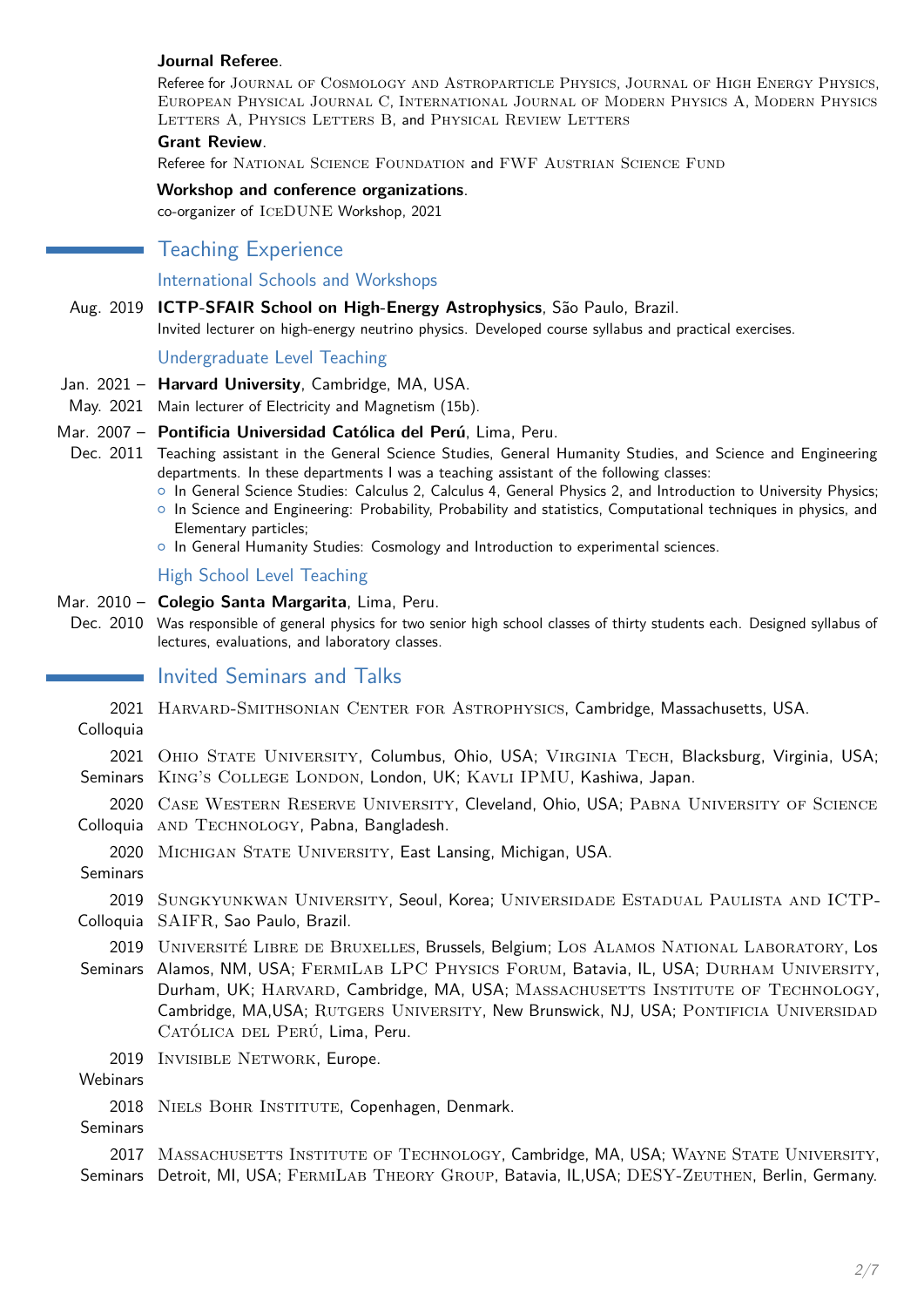2016 University of Washington, Seattle, WA, USA; Brookhaven National Laboratory, Upton, Seminars NY, USA; INSTITUTO DE FÍSICA CORPUSCULAR, Valencia, Spain; YALE WRIGHT LABORATORY, New Haven, CT, USA; CALIFORNIA INSTITUTE OF TECHNOLOGY, Pasadena, CA, USA; COLUMBIA University, New York City, NY, USA; University of Michigan at Ann Arbor, Ann Arbor, MI, USA; SLAC National Accelerator Laboratory, Menlo Park, CA, USA; Northwestern University, Evanston, IL, USA; Ohio State University, Columbus, OH, USA.

- 2016 LATIN AMERICAN WEBINARS ON PHYSICS, America.
- **Webinars**

2015 HARVARD, Cambridge, MA, USA; MASSACHUSETTS INSTITUTE OF TECHNOLOGY, Cambridge, MA, Seminars USA; PENNSYLVANIA STATE UNIVERSITY, College Park, PA, USA.

Conferences and Workshops

## Invited Plenary Talks

Aug. 2018 **TeVPa2018**, Berlin, Germany.

#### Plenary Talks

- May 2019 **Eight Meeting on CPT and Lorentz Symmetry**, Bloomington, IN, USA.
- Aug. 2018 **nuFACT**, Blacksburg, VA, USA.
- Jun. 2017 **Rencontre du Vietnam**, Quy Nhon, Vietnam.
- Jun. 2016 **Seventh Meeting on CPT and Lorentz Symmetry**, Bloomington, IN, USA. Invited Parallels
- Jul. 2021 **Sterile Neutrino Search at Underground Detectors**, Institute for Basic Science, Korea.
- Apr. 2021 **American Physical Society April Meeting**, Online format, USA.
- Mar. 2021 **Workshop on Interplay of Neutrino and Dark matter Experiments and Exotic Searches**, Nagoya, Japan.
- Oct. 2019 **Neutrino Platform Week**, CERN, Geneva, Switzerland.
- Sep. 2019 **NEPLES**, KIAS, Seoul, Korea.
- Jun. 2019 **Rencontres de Blois**, Blois, France.
- Jun. 2019 **Workshop on Non-standard Interactions in Neutrino Experiments**, St. Louis, MO, USA.
- Jun. 2018 **PANE**, ICTP, Trieste, Italy.
- Mar. 2017 **PINS**, SLAC, Menlo Park, CA, USA.
- Jan. 2017 **American Physical Society April Meeting**, District of Columbia, USA.
- Sep. 2016 **TeVPa**, CERN, Geneva, Switzerland.
- Apr. 2016 **American Physical Society April Meeting**, Salt Lake City, Utah, USA. Parallel Talks
- May. 2020 **Phenomenology 2020 Symposium**, Pittsburgh, PA, USA.
- Oct. 2019 **PPNT**, Uppsala, Sweden.
- Aug. 2017 **TeVPa**, Columbus, Ohio, USA.
- Jul. 2017 **VietNus**, Quy Nhon, Vietnam.
- May 2017 **IPA**, Madison, WI, USA.
- Jan. 2017 **American Physical Society April. Meeting**, District of Columbia, USA.
- Dec. 2016 **Astroparticle Physics at Ecuador**, Quito, Ecuador.
- Sep. 2016 **TeVPa**, Geneva, Switzerland.
- Aug. 2016 **International Conference of High-Energy Physics**, Chicago, IL, USA.
- Sep. 2015 **Very Large Volumne Neutrino Telescope**, Rome, Italy.
- Jun. 2015 **Weak Interactions and Neutrinos**, Heidelberg, Germany.
- Mar. 2012 **PASI: Exploring the Terascale and Beyond**, Buenos Aires, Argentina.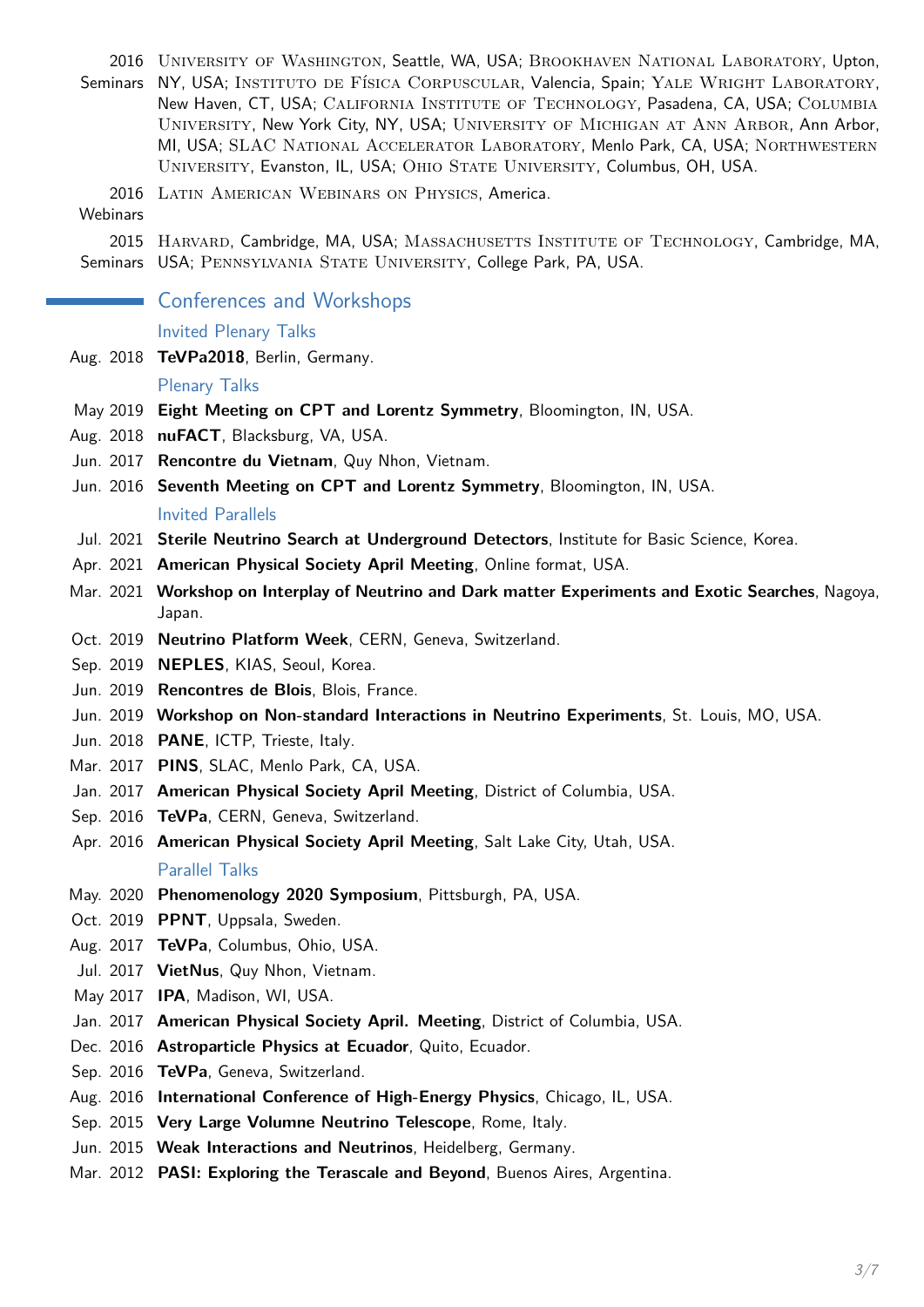#### Poster Presentations

- Jun. 2020 **Neutrino**, Chicago, IL, USA.
- Jul. 2019 **36th International Cosmic-Ray Conference**, Madison, WI, USA.
- Jul. 2018 **Neutrino**, Heidelberg, Germany.
- Jul. 2016 **Neutrino**, London, UK.
- Jun. 2015 **Invisibles**, Madrid, Spain.

Dec. 2010 **VII Simposio Latinoamericano de Física de Altas Energías**, Valparaiso, Chile.

# **Peer-reviewed Publications**

My ORCID is https://orcid.org/0000-0003-4186-4182. For a full publication list go to: http://inspirehep.net/search?p=exactauthor%3AC.A.Arguelles.1&sf=earliestdat

Selected Publications in Particle Physics

**Closing the Neutrino BSM Gap: Physics Potential of Atmospheric Through-going Muons at DUNE**, Preprint arXiv:2106.01508, Austin Schneider, Barbara Skrzypek, Carlos A. Argüelles, Janet M. Conrad, Submitted to the Physical Review D. Contribution: Guided graduate students and wrote paper.

**Explaining the MiniBooNE Excess Through a Mixed Model of Oscillation and Decay, PREPRINT** arXiv:2105.06470, Stefano Vergani, Nicholas W. Kamp, Alejandro Diaz, Carlos A. Argüelles, Janet M. Conrad, Mike H. Shaevitz, Melissa A. Uchida, Submitted to the Physical Review Letters. Contribution: Designed model, guided graduate students, and wrote paper.

**Millicharged Particles from the Heavens: Single- and Multiple-Scattering Signatures**, PREPRINT ARXIV:2104.13924, Carlos A. Argüelles, Kevin J. Kelly, Victor M. Muñoz, Submitted to the Journal of High Energy Physics.

Contribution: Wrote millicharged particle Monte Carlo, implemented Super-Kamiokande analysis, guided graduate students, and wrote paper.

**An eV-scale sterile neutrino search using eight years of atmospheric muon neutrino data from the IceCube Neutrino Observatory**, PHYS. REV. LETTERS 125, 141801 (2020), IceCube Collaboration, Preprint arXiv:2005.12942.

Contribution: One of the leading authors. Guided graduate students, wrote analysis framework, wrote paper, and developed Bayesian analysis.

**Searching for eV-scale sterile neutrinos with eight years of atmospheric neutrinos at the Ice-Cube neutrino telescope**, PHYS. REV. D 102, 052009 (2020), IceCube Collaboration, PREPRINT arXiv:2005.12943.

Contribution: One of the leading authors. Guided graduate students, wrote analysis framework, wrote paper, and developed Bayesian analysis.

**Dark Matter Annihilation to Neutrinos: An Updated, Consistent & Compelling Compendium of Constraints**, Preprint arXiv:1912.09486, C.A. Argüelles, A. Diaz, A. Kheirandish, A. Olivares-Del-Campo, I. Safa, and A. C. Vincent, Submitted to Review of Modern Physics. Contribution: Reviewed constraints and experiments. Guided graduate students.

Searches for Atmospheric Long-Lived Particles, JOURNAL OF HIGH ENERGY PHYSICS VOLUME 2020, Article number: 190 (2020), C.A. Argüelles, P. Coloma, P. Hernández, and V. Muñoz, Preprint arXiv:1910.12839.

Contribution: Wrote code to compute cosmic-ray air shower meson distributions and provided input on IceCube limitations and capabilities.

**Combining Sterile Neutrino Fits to Short Baseline Data with IceCube Data**, Phys. Rev. D 101, 055020 (2020), M.H. Moulai, C.A. Argüelles, G. Collin, J.M. Conrad, A. Diaz, and M. Shaevitz, Preprint arXiv:1910.13456.

Contribution: Guided graduate students and wrote the paper.

Where Are We With Light Sterile Neutrinos?, PHYS.REPT. 884 (2020), A. Diaz, C.A. Argüelles, G. Collin, J.M. Conrad, and M. Shaevitz, Preprint arXiv:1906.00045.

Contribution: Made general edits and paper writing. Mainly contributed in the sections related to: new statistical treatments, sterile neutrinos in non-accelerator sources, astrophysical neutrinos, and cosmology.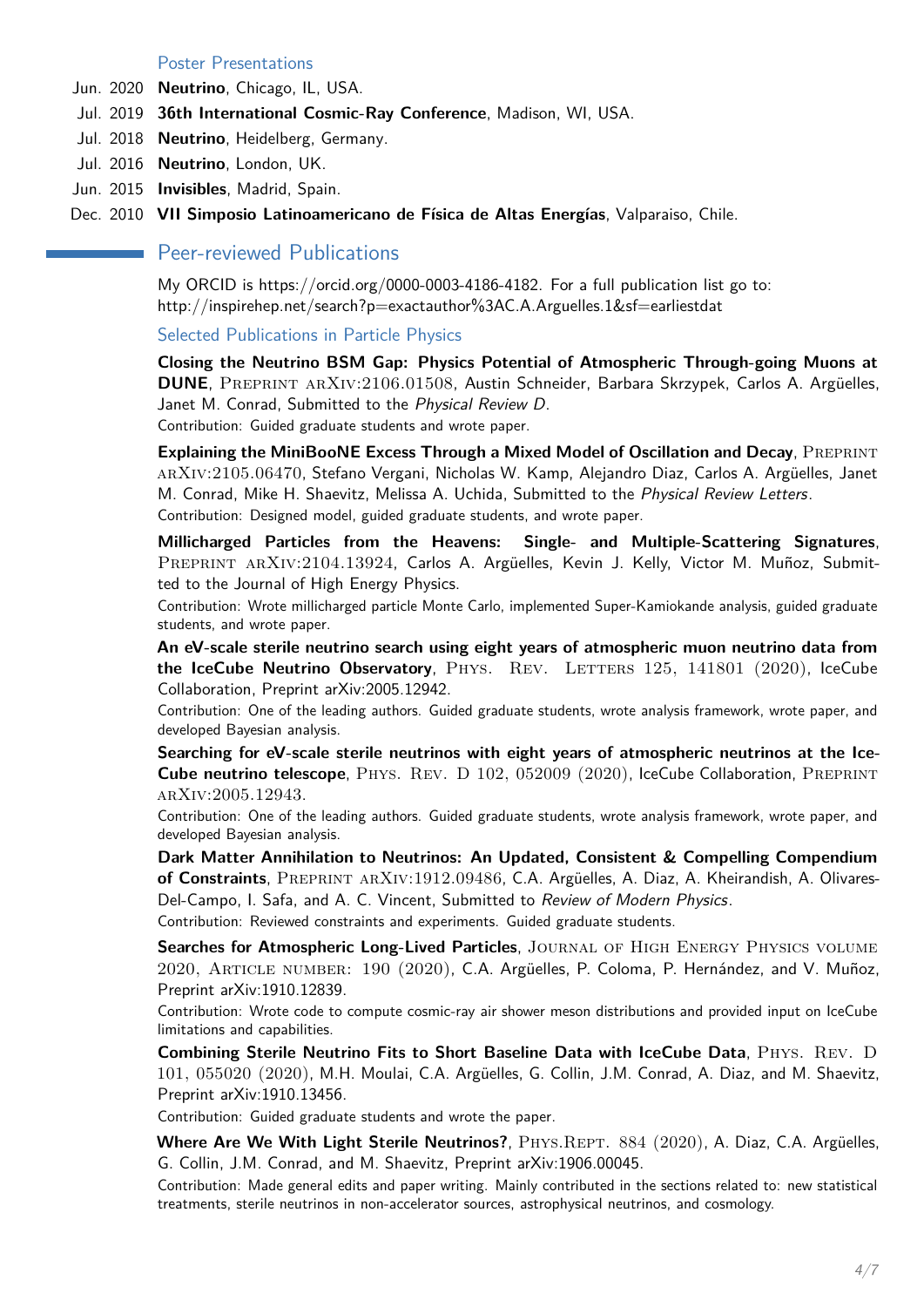**Testing New Physics Explanations of MiniBooNE Anomaly at Neutrino Scattering Experi**ments, PHYS. REV. LETT. 123, 261801, C.A. Argüelles, M. Hostert, and Y.-D. Tsai, Preprint arXiv:1812.08768.

Contribution: Developed phenomenology, guided graduate students, and performed part of the analysis.

**Exploring a Nonminimal Sterile Neutrino Model Involving Decay at IceCube**, Phys. Rev. D 97, 055017, Z. Moss, M. H. Moulai, C. A. Argüelles, and J. Conrad, Preprint arXiv:1711.05921. Contribution: Developed phenomenology, guided graduate student and undergrad on analysis.

**Neutrino Interferometry for High-Precision Tests of Lorentz Symmetry with IceCube**, NATURE Physics (2018), IceCube Collaboration, Preprint arXiv:1709.03434.

Contribution: Developed phenomenology, did analysis, and guiding graduate student on the analysis.

First Constraints on the Complete Neutrino Mixing Matrix with a Sterile Neutrino, PHYS. REV. LETTERS 117 221801 (2016), G.H. Collin, C.A. Argüelles, J.M. Conrad, and M.H. Shaevitz, Preprint arXiv:1607.00011.

Contribution: Integrated IceCube into the global fit. Determined the allowed range of extended PMNS matrix element parameters.

**Searches for Sterile Neutrinos with the IceCube Detector**, PHYS. REV. LETTERS 117 071801, IceCube Collaboration, Preprint arXiv:1605.01990.

Contribution: Paper associated with my thesis analysis; see thesis for detailed contributions.

**Dark Gauge Bosons: LHC Signatures of Non-Abelian Kinetic Mixing, PHYS. LET. B** 2017.04.037, C.A. Argüelles, X.-G. He ,G. Ovanesyan, T. Peng, and M. Ramsey-Musolf, Preprint arXiv:1604.00044.

Contribution: Implemented the model in MadGraph.

**Sterile Neutrino Fits to Short Baseline Data**, NUCL. PHYS. B908 (2016) 354-365, G.H. Collin, C.A. Argüelles, J.M. Conrad, and M.H. Shaevitz, Preprint arXiv:1607.00011. Contribution: Guided graduate student.

**The High-Energy Behavior of Photon, Neutrino and Proton Cross Sections**, Phys. Rev. D92 (2015) no.7, 074040, C.A. Argüelles, F. Halzen, L. Wille, M. Kroll, and M. H. Reno, Preprint arXiv:1504.06639.

Contribution: Performed the calculations described in the text in parallel with L. Wille and M. Kroll.

**Searching for cavities of various densities in the Earth's crust with a low-energy electronantineutrino beta-beam**, MOD. PHYS. LETT. A30 (2015) NO. 29, 1550148, C.A. Argüelles, M. Bustamante, and A.M. Gago, Preprint arXiv:1201.6080.

Contribution: Implemented oscillations in the presence of cavities, performed the analysis, wrote paper text and made figures.

Selected Publications in Astrophysics and Astroparticle Physics

**The Future of High-Energy Astrophysical Neutrino Flavor Measurements**, PREPRINT arXiv:2012.12893, Ningqiang Song, Shirley Weishi Li, Carlos A. Argüelles, Mauricio Bustamante, and Aaron C. Vincent, Submitted to Physical Review D.

Contribution: Started the work, analysis discussion, and wrote text.

**The IceCube high-energy starting event sample: Description and flux characterization with** 7.5 years of data, PREPRINT ARXIV:2011.03545, IceCube Collaboration, Submitted to Physical Review D.

Contribution: One of the leading authors. Guided graduate students, wrote analysis framework, design astrophysical model test, wrote paper, and developed Bayesian analysis.

**Measurement of Astrophysical Tau Neutrinos in IceCube's High-Energy Starting Events**, PREPRINT ARXIV:2011.03561, IceCube Collaboration, Submitted to Physical Review Letters.

Contribution: One of the leading authors. Guided graduate students, wrote analysis framework, and developed statistical analysis.

*χ***aro***ν***: a tool for neutrino flux generation from WIMPs**, Journal of Cosmology and AstroParticle Physics 10.1088/1475-7516/2020/10/043, Q. Liu, J. Lazar, C.A. Argüelles, A. Kheirandish, Preprint arXiv:2007.15010.

Contribution: Wrote dark matter capture calculation, improved treatment of nuSQUIDS solar neutrino propagation, guided graduate students, and edited paper.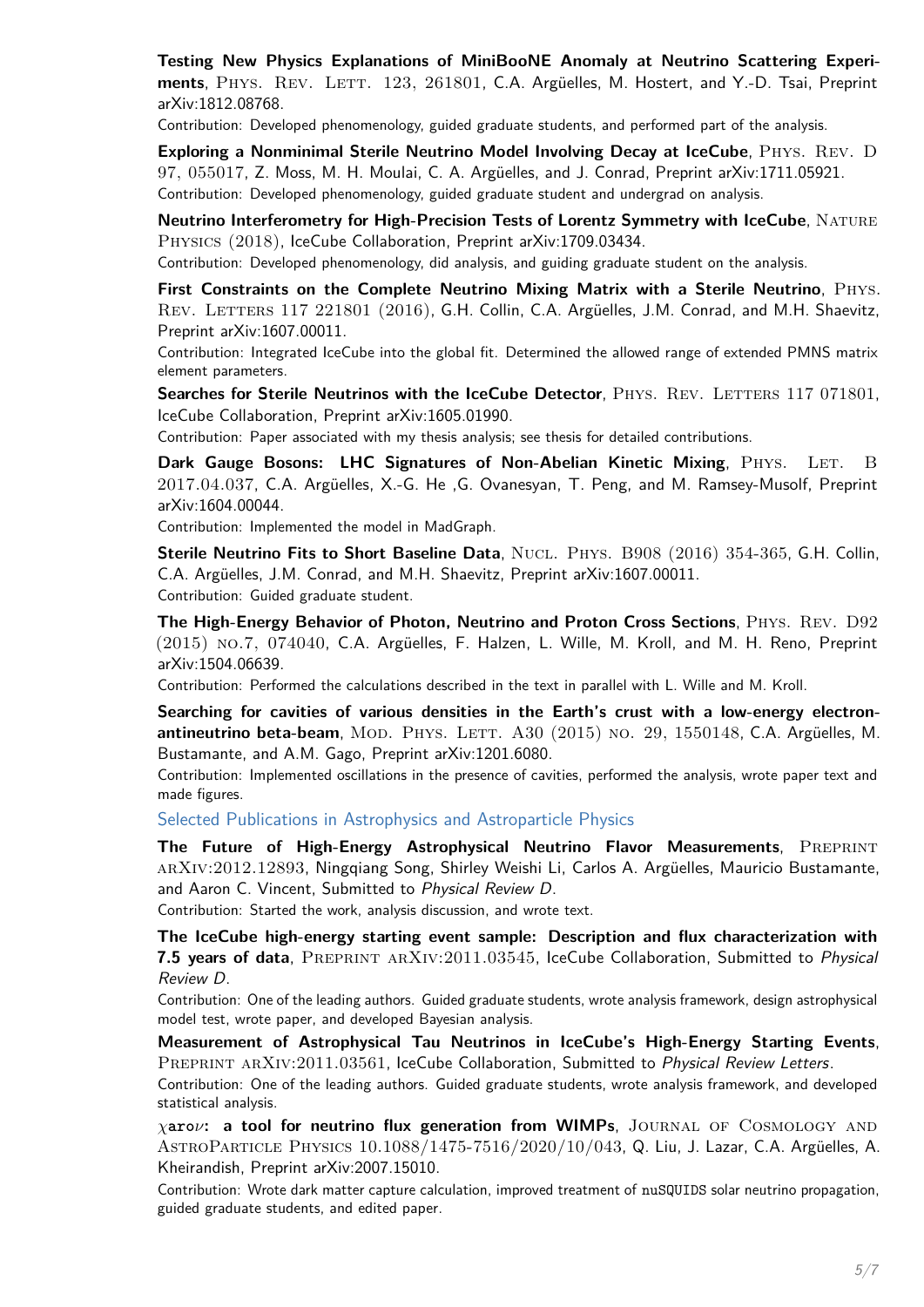**Probe of Sterile Neutrinos Using Astrophysical Neutrino Flavor**, JOURNAL OF COSMOLOGY AND Astroparticle Physics 10.1088/1475-7516/2020/02/015, C.A. Argüelles, K. Farrag, T. Katori, R. Khandelwal, S. Mandalia, J. Salvado, Preprint arXiv:1909.05341.

Contribution: Conceived idea, guided graduate students, and edited the paper.

**Observing EeV neutrinos through the Earth: GZK and the anomalous ANITA events**, JOURNAL of Cosmology and Astroparticle Physics 2001 (2020) no.01, 012, I. Safa, A. Pizzuto, C. Argüelles, F. Halzen, R. Hussain, A. Kheirandish, J. Vandenbroucke, Preprint arXiv:1909.10487. Contribution: Developed structure of neutrino propagation algorithm and guided graduate students.

**Solar Atmospheric Neutrinos and the Sensitivity Floor for Solar Dark Matter Annihilation Searches**, Journal of Cosmology and Astroparticle Physics 07(2017)024, C.A. Argüelles, G. de Wasseige, A. Fedynitch, and B.J.P. Jones, Preprint arXiv:1703.07798.

Contribution: Wrote code that propagated neutrino fluxes through the Sun and wrote the discussion of oscillation physics and neutrino transport on the paper.

**Imaging Galactic Dark Matter with High-Energy Cosmic Neutrinos, PHYS. REV. LETTERS** 119 201801 (2017), C.A. Argüelles, A. Kheirandish, and A. C. Vincent, Preprint arXiv:1703.00451. Contribution: Initiated the idea, developed the phenomenology in collaboration with a theorist, and developed likelihood framework for the analysis.

**Production of keV Sterile Neutrinos in Supernovae: New Constraints and Gamma Ray Observables**, Phys. Rev. D 99, 04301, C.A. Argüelles, V. Brdar, and J. Kopp, Preprint arXiv:1605.00654. Contribution: Performed calculations detailed in the paper in parallel with V. Brdar.

New Physics in Astrophysical Neutrino Flavor, PHYS. REV. LETTERS 115 161303, C.A. Argüelles, T. Katori, and J. Salvado, Preprint arXiv:1506.02043.

Contribution: Equal contributions from the three authors on this work.

**Sterile Neutrinos and Indirect Dark Matter Searches in IceCube**, JOURNAL OF COSMOLOGY and Astroparticle Physics 07:016,201, C.A. Argüelles and J. Kopp, Preprint arXiv:1202.3431. Contribution: Performed the calculations and analysis described in the paper.

**The Brightening of Saturns's F Ring**, Icarus, 2012,219, 181-193, doi:10.1016/j.icarus.2012.02.020, Preprint arXiv:1408.2536. Contribution: Processed Cassini's raw data.

**IceCube Expectations for Two High-Energy Neutrino Production Models at Active Galactic Nuclei**, Journal of Cosmology and Astroparticle Physics 1012:005,2010, C.A. Argüelles, M. Bustamante, and A.M. Gago, Preprint arXiv:1008.1396.

Contribution: Performed the statistical analysis, made model comparison plots, and collaborated on article writing.

<span id="page-5-0"></span>Selected Publications in Statistics, Computing, and Experimental Methods

**LeptonInjector and LeptonWeighter: A neutrino event generator and weighter for neutrino observatories**, Preprint arXiv:2012.10449, IceCube Collaboration, Submitted to Comput.Phys.Commun..

Contribution: Worked in code design, wrote first implemetation of LeptonWeighter, guided graduate students to improve and integrate the project in IceCube software, and maintains the code.

**A Simple Quantum Integro-Differential Solver (SQuIDS)**, COMPUT.PHYS.COMMUN. 255 (2020) 107405, C.A. Argüelles, J. Salvado, and Christopher N. Weaver.

Contribution: Updated version of the SQuIDS software. Worked on code and documentation.

**Pulse Shape Particle Identification by a Single Large Hemispherical Photo-Multiplier Tube**, JINST 15 (2020) 05, T05002, S. Samani, S. Mandalia, C. Argüelles, S. Axani, Y. Li, M.H. Moulai, B. Ty, Z. Xie, J. Conrad, T. Katori, P. Sandstrom, Preprint arXiv:1912.03901. Contribution: Run the experiment and guided graduate students.

**Efficient propagation of systematic uncertainties from calibration to analysis with the Snow-Storm method in IceCube**, JOURNAL OF COSMOLOGY AND ASTROPARTICLE PHYSICS 1910 (2019) no.10, 048, IceCube Collaboration, Preprint arXiv:1909.01530.

Contribution: Development of method and guided graduate students.

**Neutrino oscillations in a quantum processor**, PHYS. REV. RESEARCH. 1 (2019) 033176, C.A. Argüelles and B.J.P. Jones, Preprint arXiv:1904.10559. Contribution: Equal contribution of all authors.

6[/7](#page-5-0)